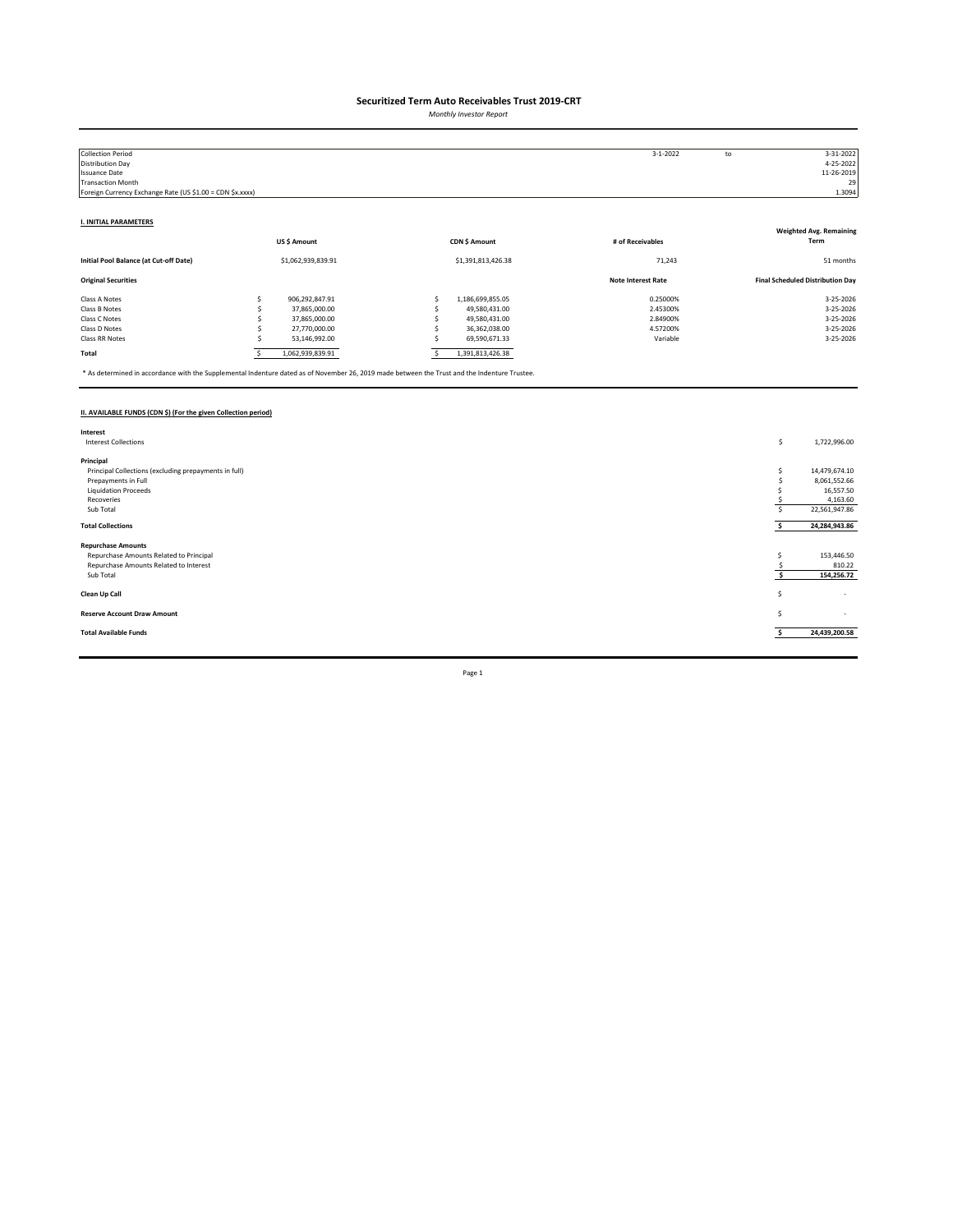*Monthly Investor Report*

| <b>Collection Period</b>                                  | $3 - 1 - 2022$ | to | 3-31-2022  |
|-----------------------------------------------------------|----------------|----|------------|
| <b>Distribution Day</b>                                   |                |    | 4-25-2022  |
| <b>Issuance Date</b>                                      |                |    | 11-26-2019 |
| Transaction Month                                         |                |    | 29         |
| Foreign Currency Exchange Rate (US \$1.00 = CDN \$x.xxxx) |                |    | 1.3094     |

#### **III. DISTRIBUTIONS**

|                                                        |    |                                               |      |                                              |     |                                              |      |                                             |    |                                  |              |                                       |              | <b>Remaining Available</b>   |
|--------------------------------------------------------|----|-----------------------------------------------|------|----------------------------------------------|-----|----------------------------------------------|------|---------------------------------------------|----|----------------------------------|--------------|---------------------------------------|--------------|------------------------------|
| <b>Distribution</b>                                    |    | <b>Class A-D Share</b><br>(CDN <sub>5</sub> ) |      | <b>Class RR Share</b><br>(CDN <sub>5</sub> ) |     | <b>Amount Payable</b><br>(CDN <sub>5</sub> ) |      | <b>Distributions</b><br>(CDN <sub>5</sub> ) |    | Shortfall<br>(CDN <sub>5</sub> ) |              | <b>Carryover Shortfall</b><br>(CDN S) |              | Funds<br>(CDN <sub>5</sub> ) |
| (1) Trustee Fees and Expenses                          |    |                                               |      |                                              | Ś   |                                              | Ŝ    |                                             | Ŝ  |                                  | Ś            |                                       | Ś            | 24.439.200.58                |
| (2) Servicing Fee                                      |    |                                               |      |                                              | Ś   |                                              | s.   |                                             | Ś  |                                  | Ś            |                                       | Ś            | 24,439,200.58                |
| (3) (i) Class A Fixed Rate Swap Payment <sup>(1)</sup> | Ś  | 140.582.74                                    | - S  | 7.399.10 S                                   |     | 147,981.84                                   | -S   | 147,981.84 \$                               |    |                                  | Ś            |                                       | Ś            | 24, 291, 218.74              |
| (ii) First Priority Principal Payment <sup>(2)</sup>   | Ś  |                                               | Ś    | ٠                                            | -S  |                                              | .s   |                                             | .s |                                  | Ś            |                                       | Ś            | 24, 291, 218.74              |
| (iii) Class B Fixed Rate Swap Payment <sup>(1)</sup>   |    | 5,873.56                                      | - \$ | 309.13 \$                                    |     | $6,182.69$ \$                                |      | $6,182.69$ \$                               |    |                                  | Ś            |                                       | Ś            | 24,285,036.05                |
| (iv) Second Priority Principal Payment <sup>(2)</sup>  |    | 552,406.00                                    | -Ś   | 29,074.00 \$                                 |     | 581,480.00 \$                                |      | 581,480.00 \$                               |    |                                  | ¢            |                                       | Ś            | 23,703,556.05                |
| Class C Fixed Rate Swap Payment <sup>(1)</sup><br>(v)  | S  | 5,873.56 \$                                   |      | 309.13 \$                                    |     | $6.182.69$ \$                                |      | $6,182.69$ \$                               |    |                                  | <sup>s</sup> |                                       | Ś            | 23,697,373.36                |
| (vi) Third Priority Principal Payment <sup>(2)</sup>   | Ś  | 12,236,583.53 \$                              |      | 644,030.71 \$                                |     | 12,880,614.24 \$                             |      | 12,880,614.24 \$                            |    |                                  | Ś            |                                       | Ś            | 10,816,759.12                |
| (vii) Class D Fixed Rate Swap Payment <sup>(1)</sup>   |    | 4,307.64 \$                                   |      | 226.72 \$                                    |     | 4,534.36 \$                                  |      | 4,534.36 \$                                 |    |                                  |              |                                       | Š.           | 10,812,224.76                |
| (viii) Regular Principal Payment <sup>(2)</sup>        | Ś  | 8,974,248.63 \$                               |      | 472,328.88 \$                                |     | 9,446,577.51 \$                              |      | 9,446,577.51 \$                             |    |                                  | Ś            |                                       | <sup>s</sup> | 1,365,647.25                 |
| (9) Reserve Account replenishment                      |    |                                               |      |                                              |     |                                              | Ś    |                                             |    |                                  |              |                                       |              | 1,365,647.25                 |
| (10) Senior Swap Termination Payment, if any           |    |                                               |      |                                              |     |                                              | Ś    |                                             |    |                                  |              |                                       |              | 1,365,647.25                 |
| (11) Subordinated Swap Termination Payment             |    |                                               |      |                                              |     |                                              | \$.  |                                             | Š. |                                  | Ś            |                                       |              | 1,365,647.25                 |
| (12) Additional Trustee Fees and Expenses              |    |                                               |      |                                              |     |                                              |      |                                             | .S |                                  |              |                                       |              | 1,365,647.25                 |
| (13) Other Expenses <sup>(3)</sup>                     |    |                                               |      |                                              |     | 299.60                                       | - \$ | 299.60 \$                                   |    |                                  |              |                                       |              | 1,365,347.64                 |
| (14) Share of Remaining Available Funds<br>Total       | s. | 1,297,080.26 \$<br>23,216,955.93              | Ś.   | 68,267.38 \$<br>1,221,945.06                 | - S | 1,365,347.65 \$<br>24,439,200.58 \$          |      | 1,365,347.65<br>24,439,200.58 \$            |    | N/A<br>$\sim$                    | .s           | N/A<br>$\mathbf{r}$                   | -S<br>\$     | $\sim$<br>$\sim$             |
|                                                        |    | Class A-D Share                               |      | <b>Class RR Share</b>                        |     |                                              |      |                                             |    |                                  |              |                                       |              |                              |
| <b>Total Principal Payments</b>                        |    | (CDN <sub>5</sub> )                           |      | (CDN <sub>5</sub> )                          |     |                                              |      |                                             |    |                                  |              |                                       |              |                              |
| First Priority Principal Payment <sup>(2)</sup>        | Ś  |                                               | .S   |                                              |     |                                              |      |                                             |    |                                  |              |                                       |              |                              |
| Second Priority Principal Payment <sup>(2)</sup>       |    | 552,406.00                                    | -Ś   | 29,074.00                                    |     |                                              |      |                                             |    |                                  |              |                                       |              |                              |
| Third Priority Principal Payment <sup>(2)</sup>        |    | 12,236,583.53 \$                              |      | 644,030.71                                   |     |                                              |      |                                             |    |                                  |              |                                       |              |                              |
| Regular Principal Payment <sup>(2)</sup>               |    | 8,974,248.63 \$                               |      | 472,328.88                                   |     |                                              |      |                                             |    |                                  |              |                                       |              |                              |
| Total                                                  | s. | 21,763,238.16 \$                              |      | 1,145,433.59                                 |     |                                              |      |                                             |    |                                  |              |                                       |              |                              |
| Amounts deposited by Swap Counterparty or              |    | <b>Note Liquidation Account</b>               |      | <b>Class RR Account</b>                      |     |                                              |      |                                             |    |                                  |              |                                       |              |                              |
| <b>Administrative Agent</b>                            |    | (US <sub>5</sub> )                            |      | (US <sub>5</sub> )                           |     |                                              |      |                                             |    |                                  |              |                                       |              |                              |
| <b>Total Amounts Deposited</b>                         | \$ | 16,734,773.30 \$                              |      | 880,777.55                                   |     |                                              |      |                                             |    |                                  |              |                                       |              |                              |
| Amounts to be distributed to Noteholders               |    | (US S)                                        |      | (US \$)                                      |     |                                              |      |                                             |    |                                  |              |                                       |              |                              |
| Note Interest <sup>(4)</sup>                           | Ś  | 114,001.83 \$                                 |      | 6,000.10                                     |     |                                              |      |                                             |    |                                  |              |                                       |              |                              |
| Principal Payment <sup>(5)</sup>                       |    | 16,620,771.47 \$                              |      | 874,777.45                                   |     |                                              |      |                                             |    |                                  |              |                                       |              |                              |
| Total                                                  | S  |                                               |      |                                              |     |                                              |      |                                             |    |                                  |              |                                       |              |                              |
|                                                        | Ś  | 16,734,773.30 \$                              |      | 880,777.55                                   |     |                                              |      |                                             |    |                                  |              |                                       |              |                              |
| Shortfall                                              |    |                                               | \$   |                                              |     |                                              |      |                                             |    |                                  |              |                                       |              |                              |
| Carryover shortfall                                    |    |                                               |      |                                              |     |                                              |      |                                             |    |                                  |              |                                       |              |                              |

US\$ amount to pay interest on the Notes is obtained through Swap Agreement or by conversion of CDN \$ by the Administrative Agent if a Swap Termination Event has occurred and deposited to the Note Liquidation Account and th

(1) US \$ amount to pay principal on the Notes is obtained through Swap Agreement or by conversion of CDN \$ by the Administrative Agent If a Swap Termination Event has occurred and deposited to the Note Liquidation Account

 $^{(3)}$  Inclusive of other trust expenses accrued since the Issuance date.

<sup>(4)</sup> Sequential by Class of Notes based on the Accrued Note Interest for the respective Class A-D. Class RR amounts are calculated based on Class RR proportion as defined in the Offering Memorandum, as applicable.

<sup>(3)</sup> For Class A-D paid pro rata by Class based on the respective Target Principal Allocation unless and until the occurrence of a Sequential Principal Payment Trigger Event, after which principal would be paid sequential

Class RR amount is calculated based on Class RR proportion as defined in the Offering Memorandum, as applicable.

#### **IV. NOTEHOLDER PAYMENTS**

|                               | Noteholder Interest Payments |                      |                         | Noteholder Principal Payments |                  |  |                         | <b>Total Payment</b> |                         |  |
|-------------------------------|------------------------------|----------------------|-------------------------|-------------------------------|------------------|--|-------------------------|----------------------|-------------------------|--|
|                               | Actual                       | Per \$1,000 Original |                         |                               | Actual           |  | Per \$1,000 Original    | Actual               | Per \$1,000 Original    |  |
|                               |                              |                      | <b>Principal Amount</b> |                               |                  |  | <b>Principal Amount</b> |                      | <b>Principal Amount</b> |  |
| <b>US \$ Amounts</b>          |                              |                      |                         |                               |                  |  |                         |                      |                         |  |
| Class A Notes                 | 46.599.06 \$                 |                      | 0.05142                 |                               | 14.917.204.39 \$ |  | 16.45959                | 14.963.803.45 \$     | 16,51100                |  |
| Class B Notes                 | 19.103.11 S                  |                      | 0.50451                 |                               | 623.242.20 \$    |  | 16.45959                | 642.345.31 \$        | 16,96409                |  |
| Class C Notes                 | 22.187.02 S                  |                      | 0.58595                 |                               | 623.242.20 \$    |  | 16.45959                | 645.429.22 \$        | 17.04554                |  |
| Class D Notes                 | 26,112.64 \$                 |                      | 0.94032                 |                               | 457.082.68 \$    |  | 16.45959                | 483.195.32 \$        | 17.39990                |  |
| Class RR Notes <sup>(6)</sup> | $6,000.10$ \$                |                      | 0.11290                 |                               | 874,777.45 \$    |  | 16.45959                | 880,777.55 \$        | 16.57248                |  |
| Total (US \$)                 | 120,001.93                   |                      |                         |                               | 17,495,548.91    |  |                         | 17,615,550.84        |                         |  |

 $^{(6)}$  Excludes Class RR Share of remaining Available Funds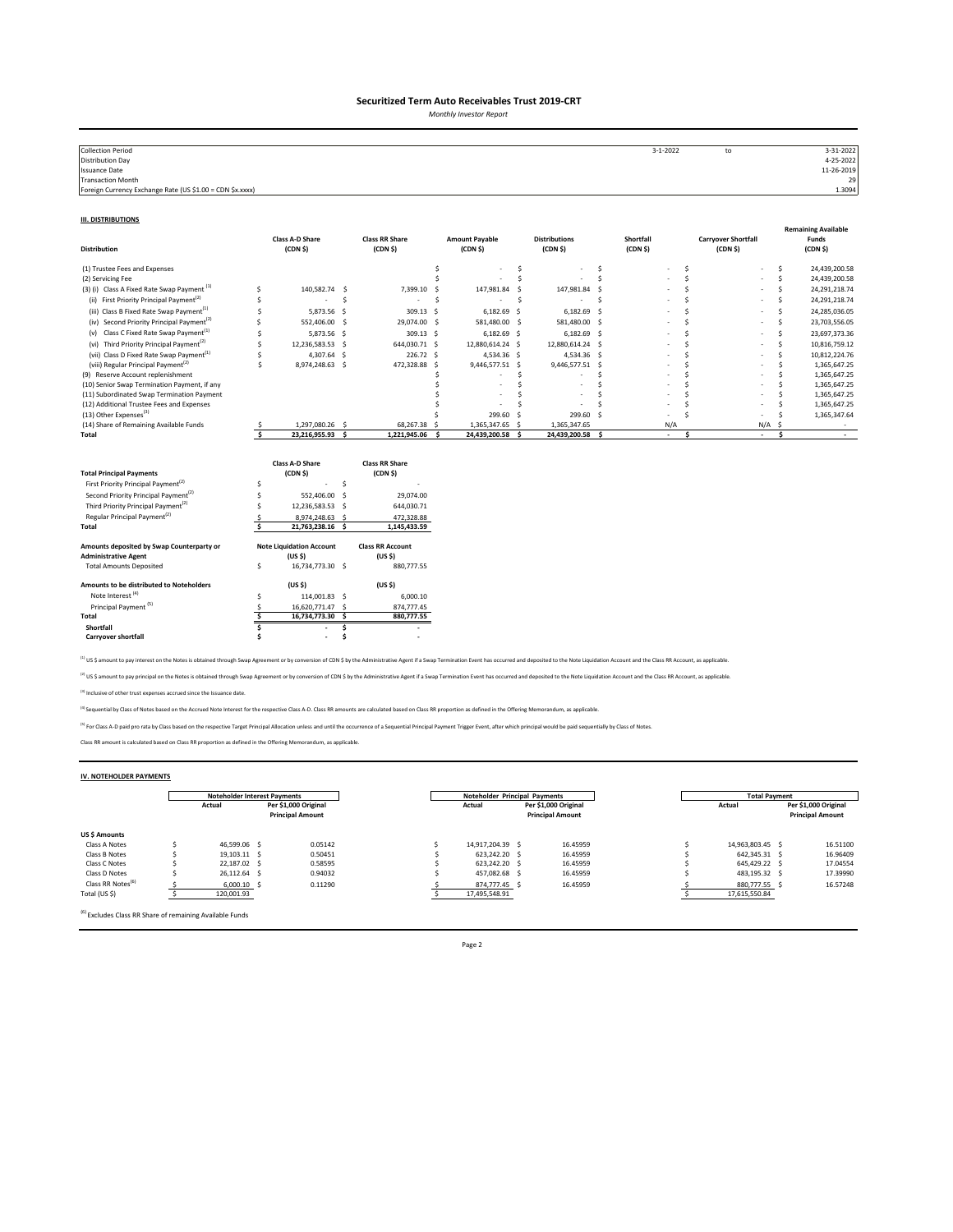*Monthly Investor Report*

| <b>Collection Period</b><br><b>Distribution Day</b><br><b>Issuance Date</b><br><b>Transaction Month</b><br>Foreign Currency Exchange Rate (US \$1.00 = CDN \$x.xxxx)                                               |                                                                                                                                                                 |                                                                                                     |                                                                            |                                                             | $3 - 1 - 2022$                                                                                                                                                       | to                                                                                                  | 3-31-2022<br>4-25-2022<br>11-26-2019<br>29<br>1.3094                       |
|--------------------------------------------------------------------------------------------------------------------------------------------------------------------------------------------------------------------|-----------------------------------------------------------------------------------------------------------------------------------------------------------------|-----------------------------------------------------------------------------------------------------|----------------------------------------------------------------------------|-------------------------------------------------------------|----------------------------------------------------------------------------------------------------------------------------------------------------------------------|-----------------------------------------------------------------------------------------------------|----------------------------------------------------------------------------|
| <b>V. NOTES BALANCE</b>                                                                                                                                                                                            |                                                                                                                                                                 |                                                                                                     |                                                                            |                                                             |                                                                                                                                                                      |                                                                                                     |                                                                            |
|                                                                                                                                                                                                                    |                                                                                                                                                                 | <b>Beginning of Period</b>                                                                          |                                                                            |                                                             |                                                                                                                                                                      | <b>End of Period</b>                                                                                |                                                                            |
| <b>Notes</b>                                                                                                                                                                                                       | Balance (US \$)                                                                                                                                                 | Balance (CDN \$)                                                                                    | <b>Note Factor</b>                                                         |                                                             | Balance (US \$)                                                                                                                                                      | Balance (CDN \$)                                                                                    | <b>Note Factor</b>                                                         |
| Class A Notes<br>Class B Notes<br>Class C Notes<br>Class D Notes<br>Class RR Notes<br>Total                                                                                                                        | 223,675,508.84 \$<br>Ś<br>9,345,183.69<br>\$<br>Š.<br>9,345,183.69<br>-\$<br>Ś<br>6,853,710.58 \$<br>\$<br>13,116,820.36<br>-\$<br>S<br>\$<br>262,336,407.16 \$ | 292,880,711.27<br>12,236,583.52<br>12,236,583.52<br>8,974,248.60<br>17,175,164.62<br>343,503,291.49 | 0.2468027<br>0.2468027<br>0.2468027<br>0.2468027<br>0.2468027<br>0.2468027 |                                                             | \$<br>208,758,304.44 \$<br>\$<br>8,721,941.50<br>-\$<br>\$<br>8,721,941.50<br>\$<br>\$<br>6,396,627.89<br>\$<br>12,242,042.92<br>\$<br>\$<br>\$<br>244,840,858.25 \$ | 273,348,123.84<br>11,420,510.19<br>11,420,510.19<br>8,375,744.54<br>16,029,731.03<br>320,594,619.78 | 0.2303431<br>0.2303431<br>0.2303431<br>0.2303431<br>0.2303431<br>0.2303431 |
| VI. POOL INFORMATION (CDN \$)                                                                                                                                                                                      |                                                                                                                                                                 |                                                                                                     |                                                                            |                                                             |                                                                                                                                                                      |                                                                                                     |                                                                            |
| Pool Information                                                                                                                                                                                                   |                                                                                                                                                                 |                                                                                                     |                                                                            | <b>Beginning of Period</b>                                  |                                                                                                                                                                      |                                                                                                     | <b>End of Period</b>                                                       |
| Weighted average APR<br>Weighted average Remaining Term<br>Number of Receivables Outstanding<br>Pool Balance<br>Pool Factor                                                                                        |                                                                                                                                                                 |                                                                                                     | \$                                                                         | 6.20%<br>28 Months<br>33,922<br>343,503,291.49<br>0.2468027 |                                                                                                                                                                      |                                                                                                     | 6.20%<br>28 Months<br>32,590<br>Ś<br>320,594,619.78<br>0.2303431           |
| VII. RECONCILIATION OF RESERVE ACCOUNT (CDN \$)                                                                                                                                                                    |                                                                                                                                                                 |                                                                                                     |                                                                            |                                                             |                                                                                                                                                                      |                                                                                                     |                                                                            |
| Beginning Reserve Account Balance (as of Closing)<br>Reserve Account Deposits Made<br>Reserve Account Draw Amount<br><b>Ending Reserve Account Balance</b>                                                         |                                                                                                                                                                 |                                                                                                     |                                                                            |                                                             |                                                                                                                                                                      |                                                                                                     | \$<br>3,479,533.57<br>\$<br><u>ي</u><br>$\mathsf{S}$<br>3,479,533.57       |
| <b>Specified Reserve Account Balance</b>                                                                                                                                                                           |                                                                                                                                                                 |                                                                                                     |                                                                            |                                                             |                                                                                                                                                                      |                                                                                                     | \$<br>3,479,533.57                                                         |
| VIII. DELINQUENT RECEIVABLES (CDN \$)                                                                                                                                                                              |                                                                                                                                                                 |                                                                                                     |                                                                            |                                                             |                                                                                                                                                                      |                                                                                                     |                                                                            |
| <b>Delinquent Receivables</b>                                                                                                                                                                                      |                                                                                                                                                                 |                                                                                                     | # of Receivables                                                           |                                                             | Amount                                                                                                                                                               |                                                                                                     | % of End of Period Pool<br><b>Balance</b>                                  |
| 31 - 60 Days Delinquent<br>61 - 90 Days Delinquent<br>91 - 120 Days Delinquent<br>121 - 180 Days Delinquent<br>181+ Days Delinquent<br><b>Total Delinquent Receivables</b>                                         |                                                                                                                                                                 |                                                                                                     | 78<br>38<br>18<br>22<br>83<br>239                                          |                                                             | 866,678.75<br>\$<br>\$<br>408,367.32<br>\$<br>246,551.24<br>\$<br>214,777.85<br>\$<br>791,625.13<br>\$<br>2,528,000.29                                               |                                                                                                     | 0.27%<br>0.13%<br>0.08%<br>0.07%<br>0.25%<br>0.79%                         |
| <b>Repossession Inventory</b>                                                                                                                                                                                      |                                                                                                                                                                 |                                                                                                     | # of Receivables                                                           |                                                             | Amount                                                                                                                                                               |                                                                                                     |                                                                            |
| <b>Beginning of Period Repossession Inventory</b><br>Repossessions in the Current Collection Period<br>Vehicles removed from Inventory in Current Collection Period<br><b>End of Period Repossession Inventory</b> |                                                                                                                                                                 |                                                                                                     | 16<br>15<br>(13)<br>18                                                     | \$<br>\$                                                    | \$<br>285,080.72<br>228,821.31<br>(178, 165.47)<br>\$<br>335,736.56                                                                                                  |                                                                                                     |                                                                            |
| Number of 61+ Delinquent Receivables                                                                                                                                                                               |                                                                                                                                                                 |                                                                                                     |                                                                            |                                                             |                                                                                                                                                                      |                                                                                                     | % of End Of Period<br># Receivables                                        |
| <b>Current Collection Period</b><br><b>Preceding Collection Period</b><br>Second preceding Collection Period<br>Three month simple average (current and two prior Collection Periods)                              |                                                                                                                                                                 |                                                                                                     |                                                                            |                                                             |                                                                                                                                                                      |                                                                                                     | 0.49%<br>0.49%<br>0.50%<br>0.49%                                           |